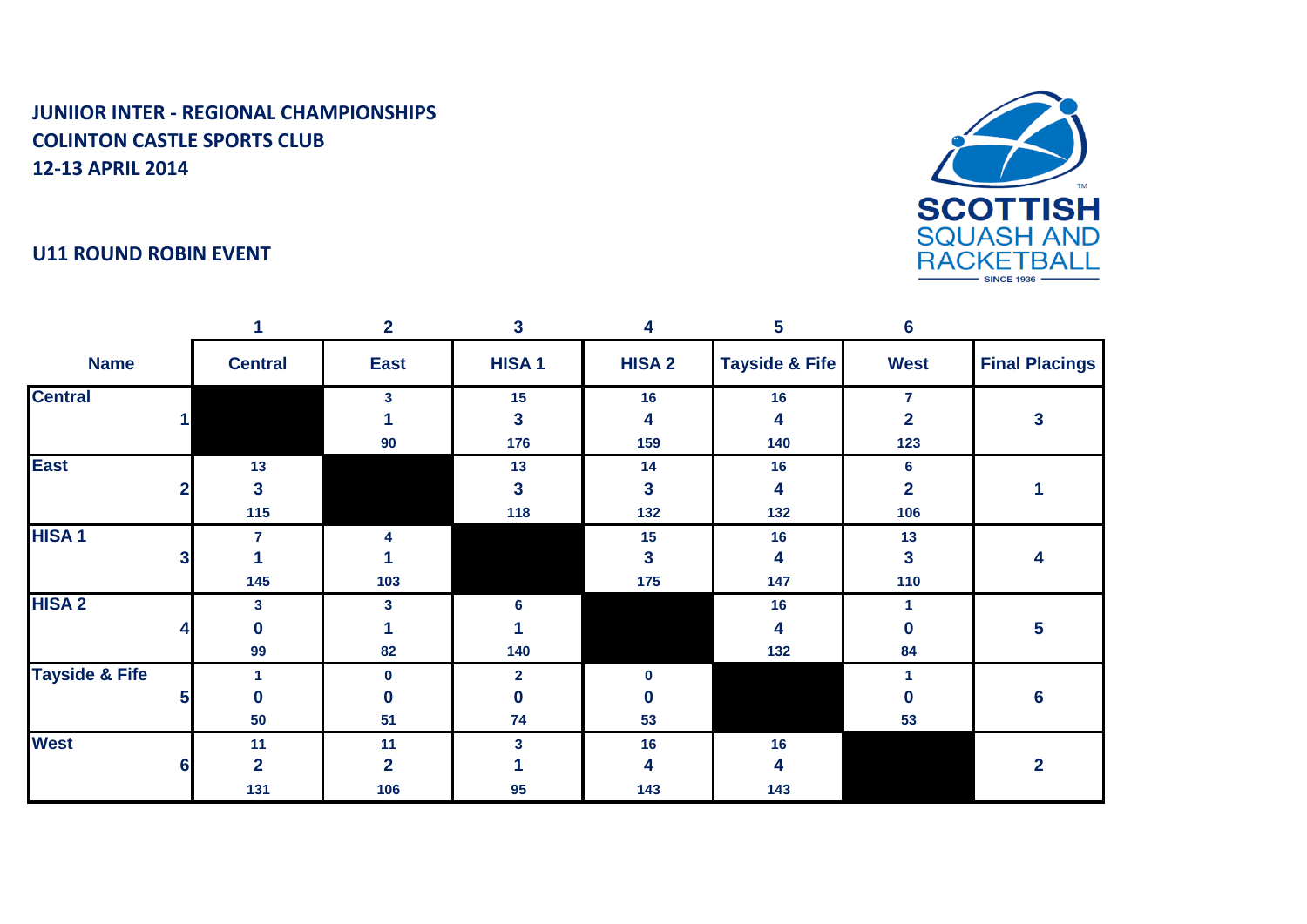



|                                |                | $\overline{2}$ | $\mathbf{3}$    | 4                                        | 5                         | $6\phantom{1}6$ |                       |
|--------------------------------|----------------|----------------|-----------------|------------------------------------------|---------------------------|-----------------|-----------------------|
| <b>Name</b>                    | <b>Central</b> | <b>East</b>    | <b>Grampian</b> | <b>Highlands &amp;</b><br><b>Islands</b> | <b>Tayside &amp; Fife</b> | <b>West</b>     | <b>Final Placings</b> |
| <b>Central</b>                 |                | 16             | 16              | з.                                       | 16                        | 3               |                       |
|                                |                | 4              | 4               |                                          | 4                         |                 | 2                     |
|                                |                | 156            | 132             | 67                                       | 132                       | 93              |                       |
| <b>East</b>                    | 3              |                | 16              | 5                                        | 16                        | 4               |                       |
|                                | 0              |                | 4               |                                          | 4                         |                 |                       |
|                                | 112            |                | 148             | 114                                      | 132                       | 100             |                       |
| <b>Grampian</b>                | $-3$           | $\overline{2}$ |                 | 0                                        | 13                        | 0               |                       |
|                                | 0              | $\bf{0}$       |                 |                                          | 4                         |                 | 5                     |
|                                | 63             | 88             |                 | 54                                       | 144                       | 73              |                       |
| <b>Highlands &amp; Islands</b> | 10             | 10             | 10              |                                          | 10                        | 10              |                       |
|                                | 3              | 3              | 3               |                                          | 3                         | 3               | 3                     |
|                                | 99             | 121            | 99              |                                          | 99                        | 99              |                       |
| <b>Tayside &amp; Fife</b>      | $\bf{0}$       | $\bf{0}$       |                 |                                          |                           | <sup>0</sup>    |                       |
|                                | 0              | $\Omega$       | 0               |                                          |                           |                 | 6                     |
|                                | 32             | 49             | 88              | 50                                       |                           | 24              |                       |
| <b>West</b>                    | 14             | 15             | 15              | 3                                        | 16                        |                 |                       |
| 6                              | 3              | 3              | 3               |                                          | 4                         |                 |                       |
|                                | 118            | 146            | 141             | 64                                       | 132                       |                 |                       |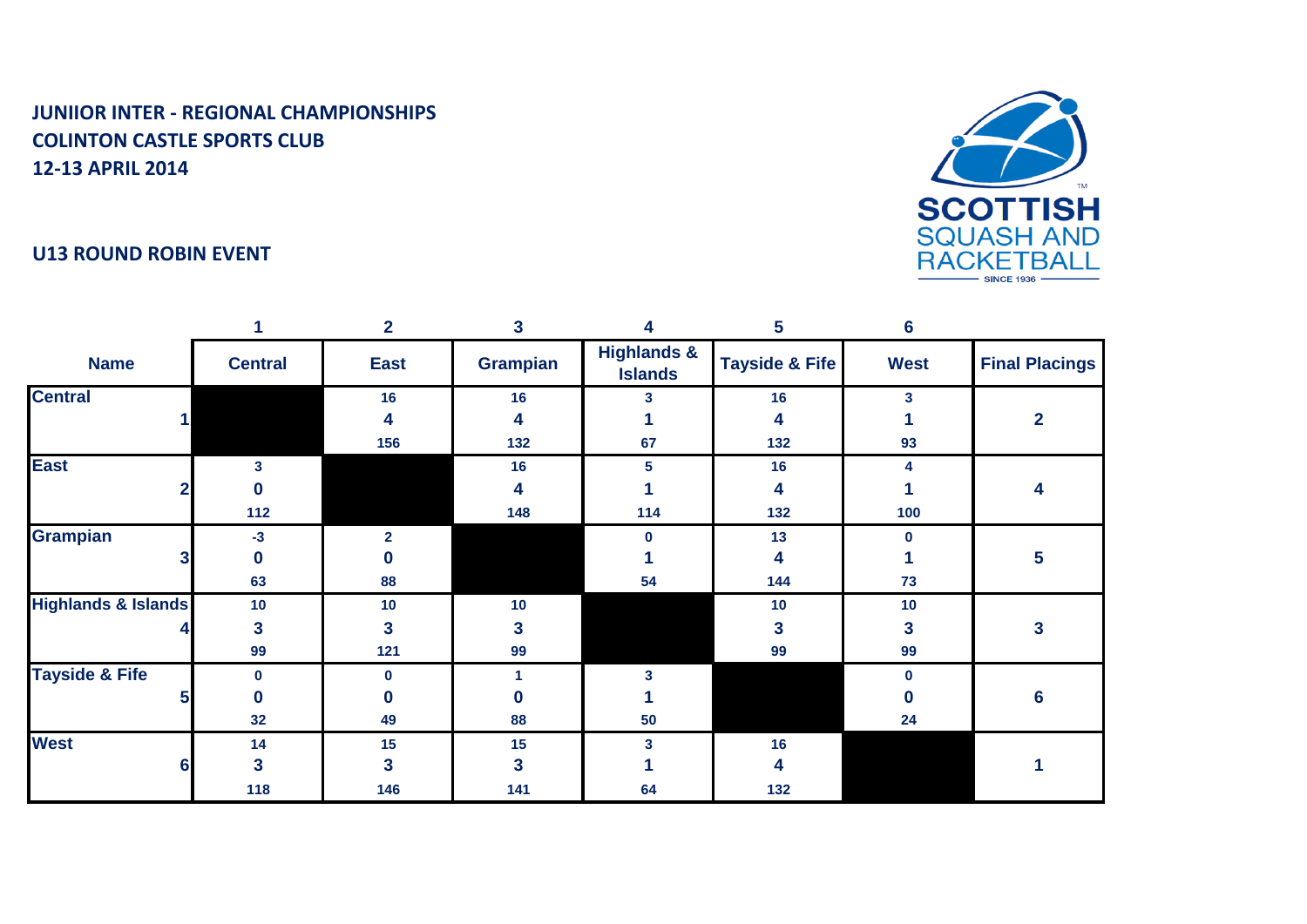

#### **U15 ROUND ROBIN EVENT**

|                                |                | $\overline{2}$          | $\overline{\mathbf{3}}$ | 4                                        | 5                         | $6\phantom{1}6$ |                         |
|--------------------------------|----------------|-------------------------|-------------------------|------------------------------------------|---------------------------|-----------------|-------------------------|
| <b>Name</b>                    | <b>Central</b> | <b>East</b>             | Grampian                | <b>Highlands &amp;</b><br><b>Islands</b> | <b>Tayside &amp; Fife</b> | <b>West</b>     | <b>Final Placings</b>   |
| <b>Central</b>                 |                | 15                      |                         | 16                                       |                           | 5               |                         |
|                                |                | 3                       |                         | 4                                        |                           |                 | $\overline{\mathbf{2}}$ |
|                                |                | 155                     |                         | 132                                      |                           | 112             |                         |
| <b>East</b>                    |                |                         |                         | 12                                       |                           | 0               |                         |
|                                |                |                         |                         | $\overline{2}$                           |                           | 0               | 3                       |
|                                | 114            |                         |                         | 131                                      |                           | 77              |                         |
| <b>Grampian</b>                |                |                         |                         |                                          |                           |                 |                         |
| 3                              |                |                         |                         |                                          |                           |                 | $6\phantom{1}6$         |
| <b>Highlands &amp; Islands</b> | $\mathbf 0$    | 6                       |                         |                                          |                           | $\mathbf 0$     |                         |
|                                | 0              | $\overline{\mathbf{2}}$ |                         |                                          |                           |                 | 4                       |
|                                | 63             | $111$                   |                         |                                          |                           | 57              |                         |
| <b>Tayside &amp; Fife</b>      |                |                         |                         |                                          |                           |                 |                         |
| 5                              |                |                         |                         |                                          |                           |                 | $6\phantom{1}6$         |
|                                |                |                         |                         |                                          |                           |                 |                         |
| <b>West</b>                    | 13             | 16                      |                         | 16                                       |                           |                 |                         |
| 6                              | 3              | 4                       |                         | 4                                        |                           |                 |                         |
|                                | 120            | 134                     |                         | 137                                      |                           |                 |                         |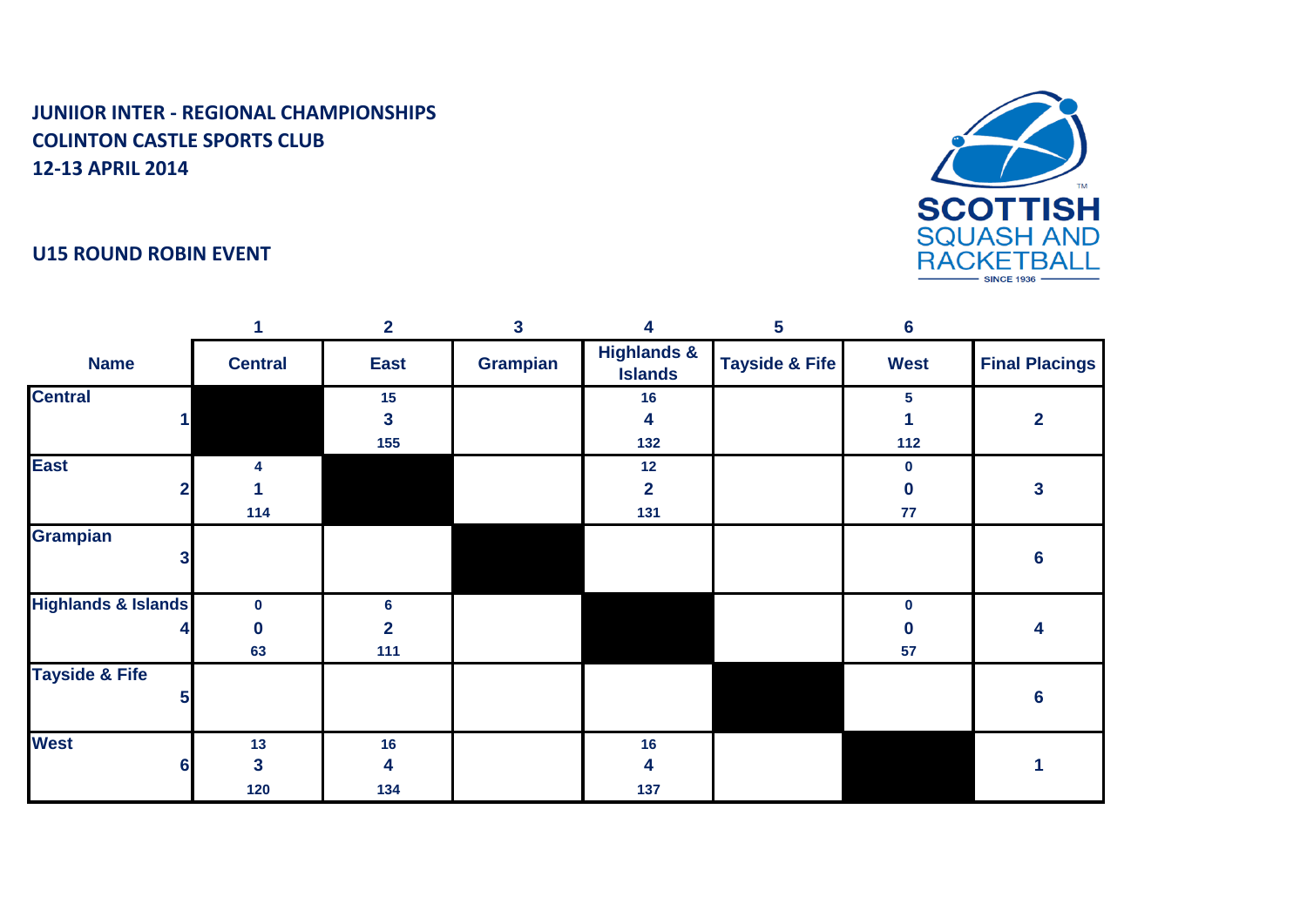



|                                |                | $\mathbf{2}$ | 3               | 4                                        | 5                         | $6\phantom{1}6$ |                         |
|--------------------------------|----------------|--------------|-----------------|------------------------------------------|---------------------------|-----------------|-------------------------|
| <b>Name</b>                    | <b>Central</b> | <b>East</b>  | <b>Grampian</b> | <b>Highlands &amp;</b><br><b>Islands</b> | <b>Tayside &amp; Fife</b> | <b>West</b>     | <b>Final Placings</b>   |
| <b>Central</b>                 |                | $\mathbf 0$  | $-3$            | n                                        | -1                        | $\bf{0}$        |                         |
|                                |                | O            | 0               |                                          | 0                         |                 | 6                       |
|                                |                | 47           | 46              | 27                                       | 77                        | 61              |                         |
| <b>East</b>                    | 16             |              | 11              | 6                                        | 16                        | 5               |                         |
| $\mathbf 2$                    | 4              |              | 3               |                                          | 4                         |                 | $\overline{\mathbf{2}}$ |
|                                | 132            |              | 127             | 136                                      | 132                       | 110             |                         |
| Grampian                       | 10             |              |                 | 10                                       | 13                        |                 |                         |
| 3                              | 4              |              |                 | 3                                        | 4                         | $\overline{2}$  | 3                       |
|                                | 132            | 106          |                 | 129                                      | 141                       | 115             |                         |
| <b>Highlands &amp; Islands</b> | 13             | 11           |                 |                                          | 10                        |                 |                         |
|                                | $\mathbf{3}$   | 3            |                 |                                          | 3                         |                 |                         |
|                                | 99             | 159          | 85              |                                          | 99                        | 81              |                         |
| <b>Tayside &amp; Fife</b>      | 16             | $\bf{0}$     | 0               |                                          |                           | 3               |                         |
| 5                              | 3              | $\Omega$     |                 |                                          |                           |                 | 5                       |
|                                | 115            | 51           | 74              | 67                                       |                           | 102             |                         |
| <b>West</b>                    | 16             | 13           | 13              | 13                                       | 14                        |                 |                         |
| 6                              | 4              | 3            | 2               |                                          | 3                         |                 |                         |
|                                | 134            | 131          | 113             | 134                                      | 129                       |                 |                         |